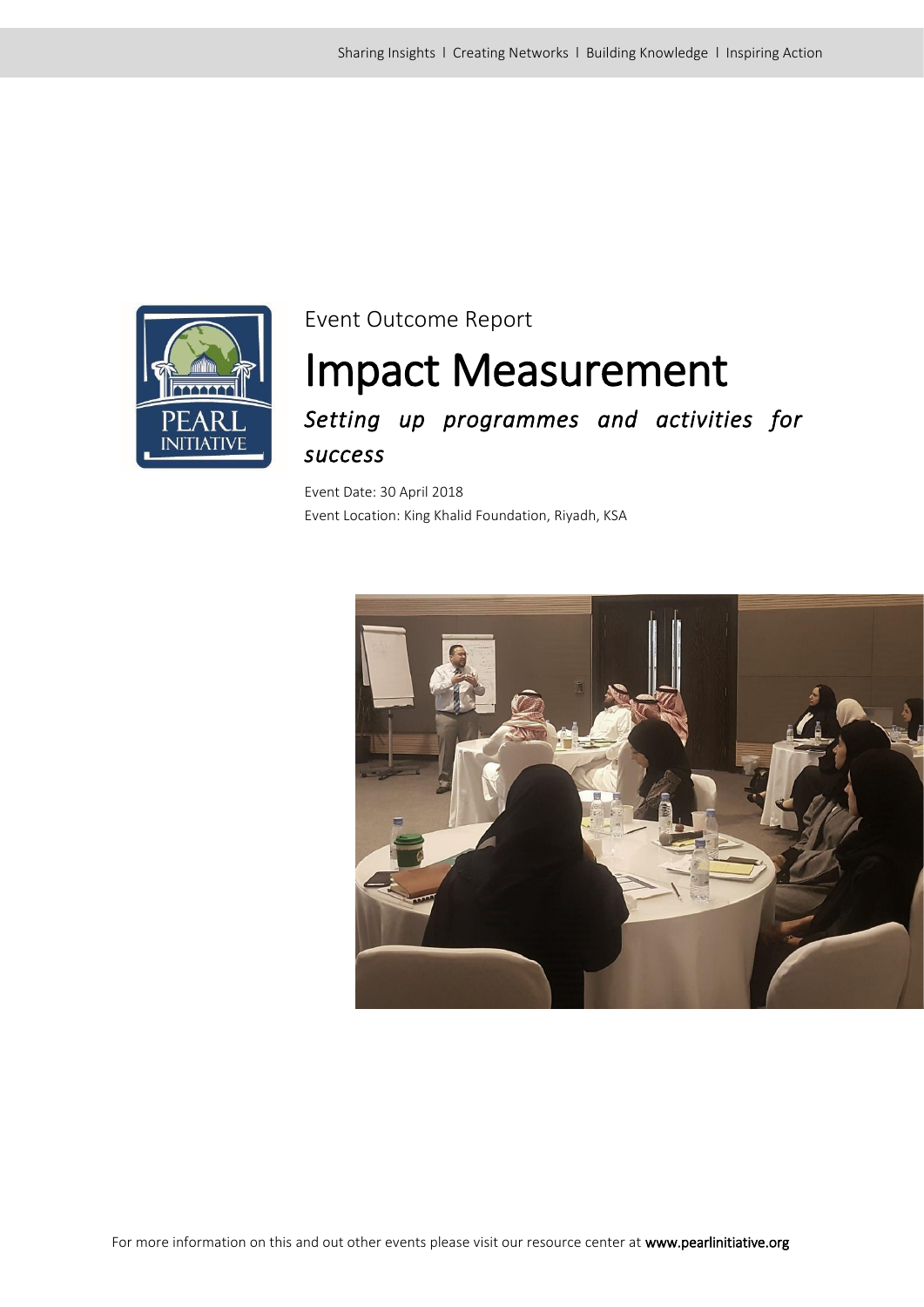

## Executive Summary

The workshop, held as part of the 'Governance in the Philanthropic and Non-Profit Ecosystem' programme, brought together representatives from foundations, CSR divisions and social enterprises to understand and discuss the value of impact evaluation as well as the different ways to measure impact. The workshop was led by AbdelRahman Nagy, Senior Policy and Research Manager, Jameel Poverty Action Lab (J-PAL) Global.

Impact evaluation was identified as a key area for improvement across the ecosystem. Donors and implementing organisations have a responsibility to track the outcomes of their activities and contributions. Currently, mainly outputs are being tracked and measured, with less focus on outcomes. This is due to several reasons including the lack of technical expertise and knowledge. The workshop looked at the different means to measure impact with a particular focus on randomised control trials (RCT).

### Workshop Facilitator<sup>1</sup>:



AbdelRahman Nagy *Senior Policy and Research Manager* J-PAL Global

**.** 

<sup>&</sup>lt;sup>1</sup> For his full biography, please refer to Annexure 1.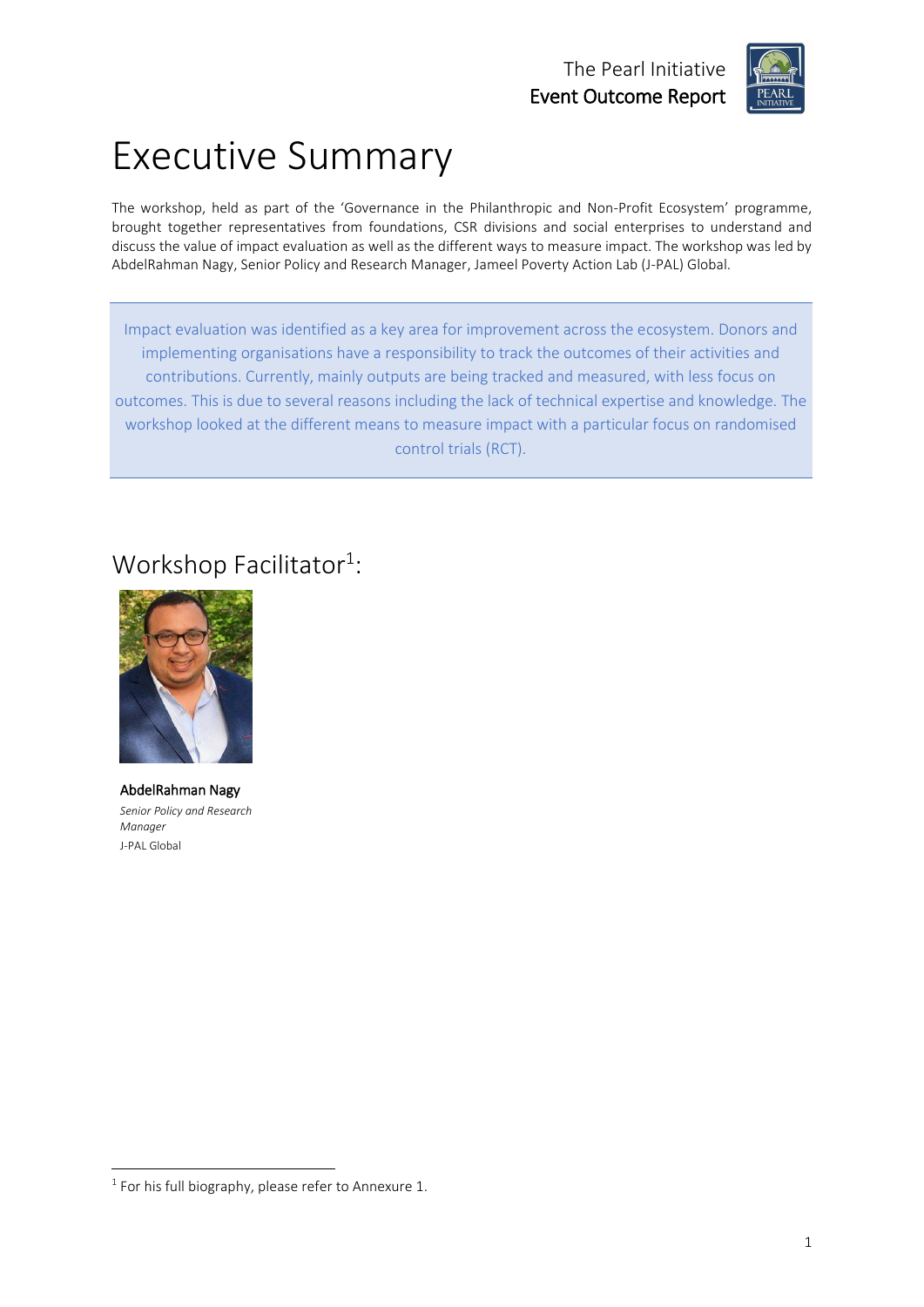

# Introduction

AbdelRahman commenced the workshop with analysis on why impact evaluation is important. The traditional solution to ending poverty was for the rich countries to provide aid to the poorer countries. This approach had no impact on the poorer countries' overall GDP, which meant that they needed something more than just money. Looking at India as an example, it did not receive as much funding as other countries and yet over the years its GDP has been rising. Hence, studying the impact of interventions is critical to designing effective policies that help end some of the world's most pressing social problems.

### What is impact?

Impact is defined as a comparison between the outcome sometime after a programme has been introduced and the outcome at the same point in time had the programme not been introduced. Impact evaluation is about assessing change in outcomes as a result of a specific intervention. This kind of analysis informs more effective programmes and ultimately, better policies.

### Case Study 1 – Primary Education in India

Despite the fact that 96% of children in India are enrolled in school, learning levels are low. To understand why learning levels are low, the impact of adopting different solutions has to be analysed. For example, contrary to what others might think, research in Indonesia found that increasing teachers' salaries had no impact on learning levels of the children.

"Policies built on good intentions are simply not enough to solve social problems. What we need today are policies informed by evidence."

- AbdelRahman Nagy

### Components of Programme Evaluation

Looking at water, sanitation and health in a low-income country as an example, the facilitator took the audience through the five components of programme evaluation.

- Needs Assessment:
	- o What is the source of the problem?
	- o If solutions were previously proposed and implemented why did they fail?
	- o Who is in most need?
- Theory of Change:
	- o How will the programme address the needs put forth in the needs assessment?
	- o How does the programme intend to target or circumvent shortcomings?
	- o What is a potential solution to this problem? What are alternative solutions?
- Process Evaluation:
	- o Was the programme carried out as planned?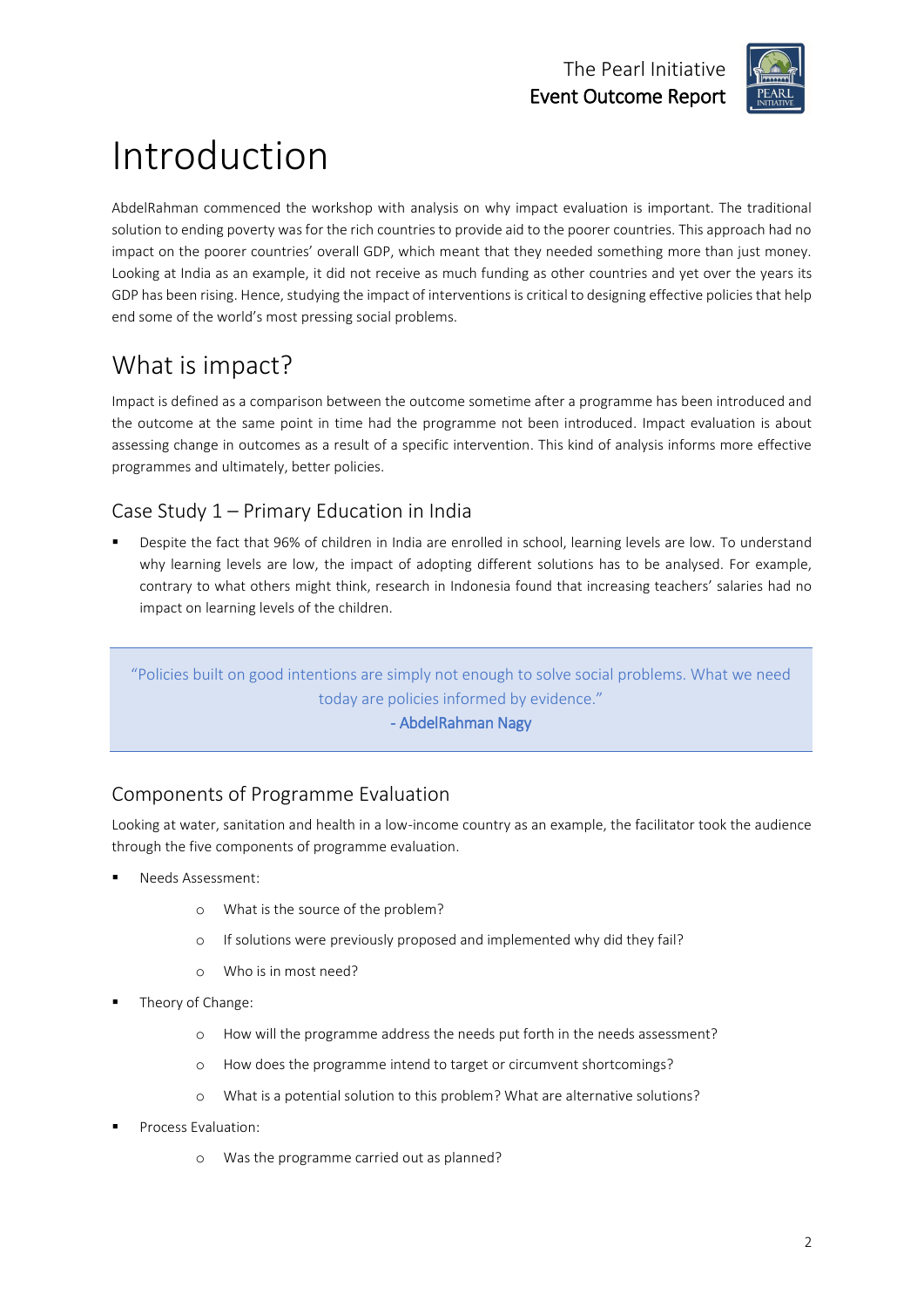

- o Are basic tasks being completed?
- o Is the intervention reaching the target population?
- Impact Evaluation:
	- o How well did the programme work?
	- o Did the programme create a change in an outcome?
- Cost Effectiveness Analysis

#### Case Study 2: Youth Unemployment (hypothetical)

The facilitator engaged the participants in designing a programme to solve youth unemployment in Riyadh by going through the five components of programme evaluation.

- Needs Assessment:
	- o Currently, there is a 40% youth unemployment rate in Riyadh.
	- o The problem has been going on for six years.
	- o The source of the problem is education, training and skills in youth. There is also a problem in the availability of jobs in the market.
	- o Suggested solutions: providing job opportunities for 2000 young adults.
- Theory of Change:
	- o After assessing the needs, the participants came up with a proposal that looks to provide training and jobs to 2000 individuals (as a pilot programme).
	- o There was a general disagreement on the number of people to be provided training. The majority believed that only 2000 should get the training, while some thought a bit more should be receiving the training because some might drop out of the programme. One of the participants considered providing training to more than 2000 is bad planning.
	- The programme would also provide career counselling and transportation to youth. On the other hand, it will also provide information to companies about the youth they are training.
- Process Evaluation:
	- o After the completion of the programme, most agreed to measure the success of this programme using a results framework, which answers the basic question of what has changed since the start of the programme and what could have been done better.
- Impact Evaluation:
	- o Measuring the outcomes of the programme so moving beyond the 2000 that now have jobs, has information about labour markets increased?
	- Each table was asked to reflect on how they would evaluate the impact of the programme. Most agreed that the best way was to survey the 2000 individuals 6 months after their training.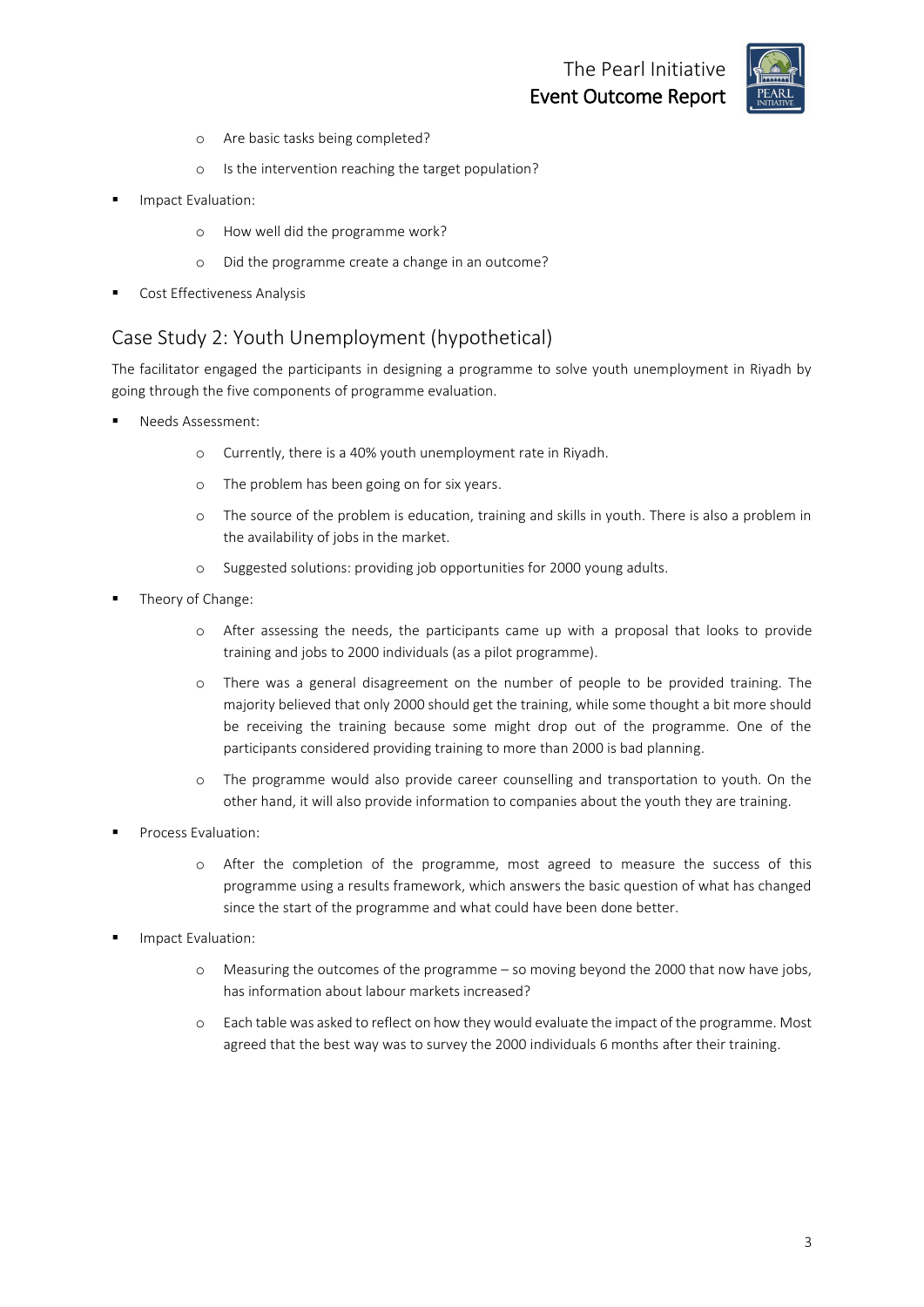

# Methods of Impact Evaluation

#### Difference-in-difference

- The difference-in-difference method of assessing the impact of programmes focuses on results from preintervention and post-intervention research and survey results.
- This kind of analysis does not account for interfering factors that could have also played in a role in creating the desired outcome. It is also the least scientific method of measuring impact.
- A vast majority of the audience rely on this method of impact evaluation. Moreover, as foundations, they don't rely on the non-profit organisations to report on the impact their initiatives had on the beneficiaries, rather they get in touch directly with the beneficiaries through phone calls and surveys.

#### Randomised Control Trials

- A randomised evaluation is a type of impact evaluation that uses random assignment to allocate resources, run programmes, or apply policies as part of the study design. In practice, this means comparing outcomes of two groups, one that received the programme and one that didn't.
- **■** Like other impact evaluation methods, the challenge to implementing RCTs is the cost.

#### Open Discussion

- The facilitator asked the audience to engage in open discussion and share challenges in their journey to measure impact:
	- o The majority of foundations and corporations present in the workshop measure impact internally – only a couple use a third party to evaluate the impact of their programmes.
	- o To overcome the challenge of budgeting for impact evaluation, a suggestion was made to include costs for impact evaluation as "admin fees" in all grant applications received from nonprofit organisations. Moreover, the need to strategically plan out programmes was highlighted as a key driver for effective impact evaluation.
	- o Sharing success stories can be a key driver to increase impact measurement. Currently, the donor community in the Gulf Region has not been too keen on sharing success stories.
	- Another challenge amongst foundations is their internal policies. They have to abide by Sharia Law and have a responsibility to be engaging in certain activities, such as printing and distributing religious books and the impact of this is never measured. Some foundations are hesitant to measure the impact of these more religious activities even if the intention is to enhance these programmes and activities.
	- o Lastly, foundations expressed the need to be sharing tools and resources with the non-profit organisations they fund to enhance and develop their capacity and encourage greater transparency and accountability in non-profit organisations.